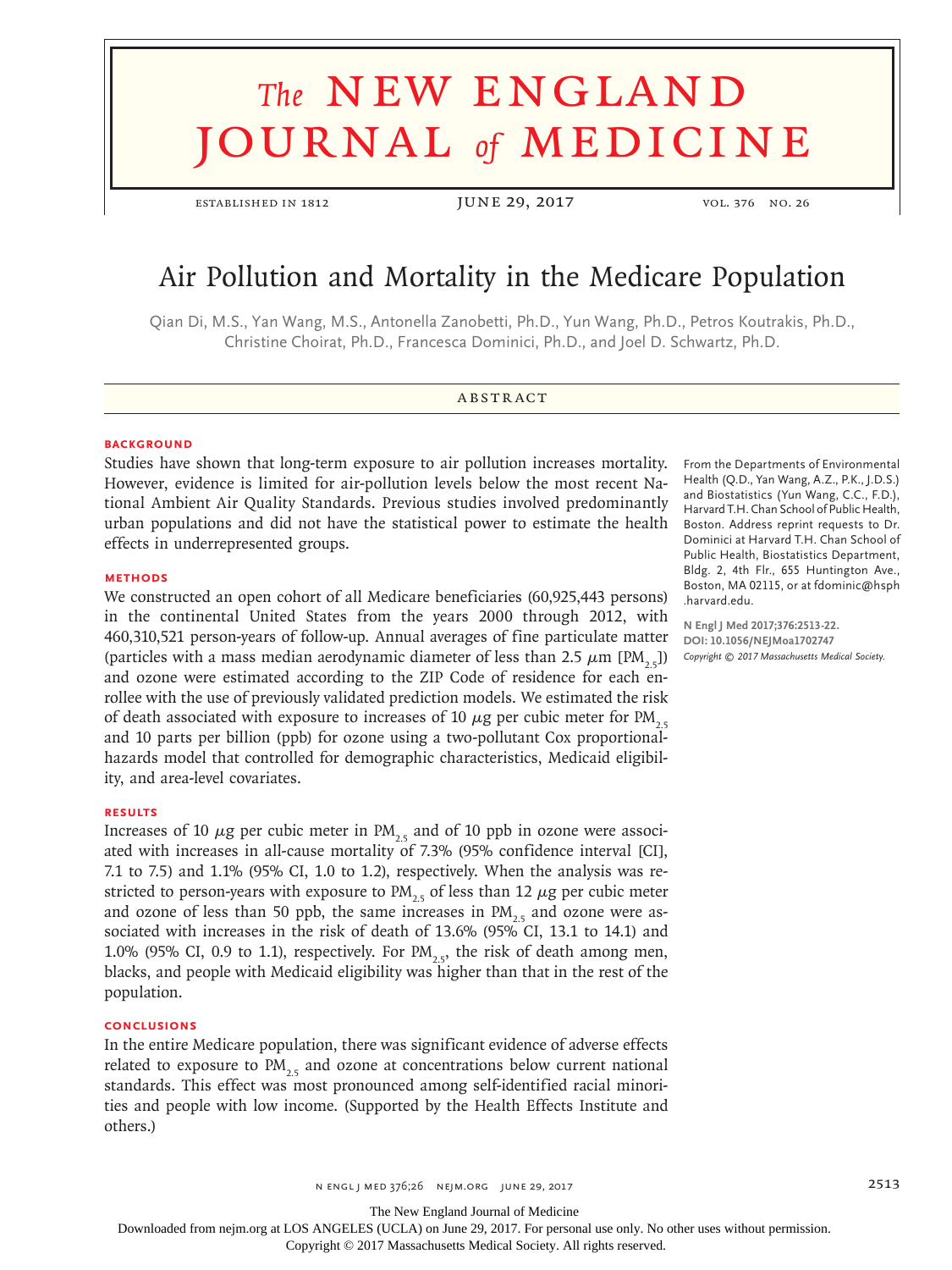HE ADVERSE HEALTH EFFECTS ASSOCI-<br>ated with long-term exposure to air pollu-<br>tion are well documented.<sup>1,2</sup> Studies sug-<br>gest that fine particles (particles with a mass ated with long-term exposure to air pollution are well documented.<sup>1,2</sup> Studies suggest that fine particles (particles with a mass median aerodynamic diameter of less than 2.5  $\mu$ m  $[PM<sub>2.5</sub>]$ ) are a public health concern,<sup>3</sup> with exposure linked to decreased life expectancy.<sup>4-6</sup> Longterm exposure to ozone has also been associated with reduced survival in several recent studies, although evidence is sparse.4,7-9

*A Quick Take is available at NEJM.org*

О.

Studies with large cohorts have investigated the relationship between long-term exposures to  $PM_{2.5}$  and ozone and mortality<sup>4,9-13</sup>; others have estimated the health effects of fine particles at low concentrations (e.g., below 12  $\mu$ g per cubic meter for  $PM_{2.5}$ ).<sup>14-18</sup> However, most of these studies have included populations whose socioeconomic status is higher than the national average and who reside in well-monitored urban areas. Consequently, these studies provide limited information on the health effects of long-term exposure to low levels of air pollution in smaller cities and rural areas or among minorities or persons with low socioeconomic status.

To address these gaps in knowledge, we conducted a nationwide cohort study involving all Medicare beneficiaries from 2000 through 2012, a population of 61 million, with 460 million person-years of follow-up. We used a survival analysis to estimate the risk of death from any cause associated with long-term exposure (yearly average) to  $PM_{25}$  concentrations lower than the current annual National Ambient Air Quality Standard (NAAQS) of 12  $\mu$ g per cubic meter and to ozone concentrations below 50 parts per billion (ppb). Subgroup analyses were conducted to identify populations with a higher or lower level of pollution-associated risk of death from any cause.

#### Methods

# **Mortality Data**

We obtained the Medicare beneficiary denominator file from the Centers for Medicare and Medicaid Services, which contains information on all persons in the United States covered by Medicare and more than 96% of the population 65 years of age or older. We constructed an open cohort consisting of all beneficiaries in this age group in the continental United States from 2000 through 2012, with all-cause mortality as the outcome. For each beneficiary, we extracted the date of death (up to December 31, 2012), age at year of Medicare entry, year of entry, sex, race, ZIP Code of residence, and Medicaid eligibility (a proxy for low socioeconomic status). Persons who were alive on January 1 of the year following their enrollment in Medicare were entered into the open cohort for the survival analysis. Follow-up periods were defined according to calendar years.

#### **Assessment of Exposure to Air Pollution**

Ambient levels of ozone and  $PM_{25}$  were estimated and validated on the basis of previously published prediction models.19,20 Briefly, we used an artificial neural network that incorporated satellite-based measurements, simulation outputs from a chemical transport model, land-use terms, meteorologic data, and other data to predict daily concentrations of  $PM_{25}$  and ozone at unmonitored locations. We fit the neural network with monitoring data from the Environmental Protection Agency (EPA) Air Quality System (AQS) (in which there are 1928 monitoring stations for  $PM_{25}$  and 1877 monitoring stations for ozone). We then predicted daily  $PM_{2.5}$  and ozone concentrations for nationwide grids that were 1 km by 1 km. Cross-validation indicated that predictions were good across the entire study area. The coefficients of determination  $(R^2)$  for  $PM_{2.5}$  and ozone were 0.83 and 0.80, respectively; the mean square errors between the target and forecasting values for  $PM_{25}$  and ozone were 1.29  $\mu$ g per cubic meter and 2.91 ppb, respectively. Data on daily air temperature and relative humidity were retrieved from North American Regional Reanalysis with grids that were approximately 32 km by 32 km; data were averaged annually.<sup>21</sup>

For each calendar year during which a person was at risk of death, we assigned to that person a value for the annual average  $PM_{25}$  concentration, a value for average ozone level during the warm season (April 1 through September 30), and values for annual average temperature and humidity according to the ZIP Code of the person's residence. The warm-season ozone concentration was used to compare our results with those of previous studies.10 In this study, "ozone concentration" refers to the average concentration during the warm season, unless specified otherwise.

As part of a sensitivity analysis, we also obtained data on  $PM_{25}$  and ozone concentrations from the EPA AQS and matched that data with

The New England Journal of Medicine

Downloaded from nejm.org at LOS ANGELES (UCLA) on June 29, 2017. For personal use only. No other uses without permission.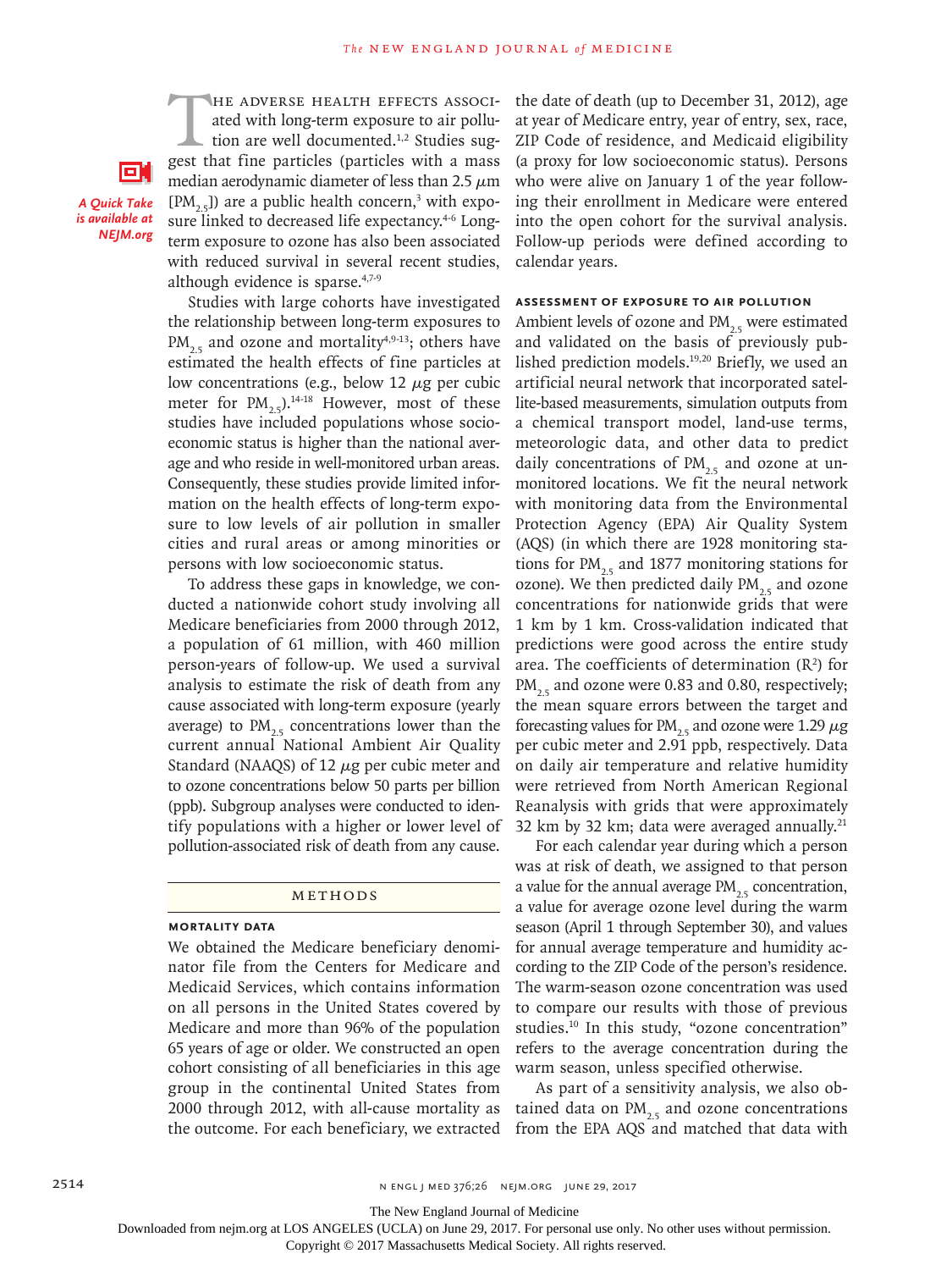each person in our study on the basis of the nearest monitoring site within a distance of 50 km. (Details are provided in Section 1 in the Supplementary Appendix, available with the full text of this article at NEJM.org.)

# **Statistical Analysis**

We fit a two-pollutant Cox proportional-hazards model with a generalized estimating equation to account for the correlation between ZIP Codes.<sup>22</sup> In this way, the risk of death from any cause associated with long-term exposure to  $PM_{25}$  was always adjusted for long-term exposure to ozone, and the risk of death from any cause associated with long-term exposure to ozone was always adjusted for long-term exposure to  $PM$ <sub>2.5</sub>, unless noted otherwise. We also conducted singlepollutant analyses for comparability. We allowed baseline mortality rates to differ according to sex, race, Medicaid eligibility, and 5-year categories of age at study entry. To adjust for potential confounding, we also obtained 15 ZIP-Code or county-level variables from various sources and a regional dummy variable to account for compositional differences in  $PM<sub>2.5</sub>$  across the United States (Table 1, and Section 1 in the Supplementary Appendix). We conducted this same statistical analysis but restricted it to person-years with  $PM_{2.5}$  exposures lower than 12  $\mu$ g per cubic meter and ozone exposures lower than 50 ppb (low-exposure analysis) (Table 1, and Section 1 in the Supplementary Appendix).

To identify populations at a higher or lower pollution-associated risk of death from any cause, we refit the same two-pollutant Cox model for some subgroups (e.g., male vs. female, white vs. black, and Medicaid eligible vs. Medicaid ineligible). To estimate the concentration-response function of air pollution and mortality, we fit a log-linear model with a thin-plate spline of both  $PM_{25}$  and ozone and controlled for all the individual and ecologic variables used in our main analysis model (Section 7 in the Supplementary Appendix). To examine the robustness of our results, we conducted sensitivity analyses and compared the extent to which estimates of risk changed with respect to differences in confounding adjustment and estimation approaches (Sections S2 through S4 in the Supplementary Appendix).

Data on some important individual-level covariates were not available for the Medicare cohort, including data on smoking status, bodymass index (BMI), and income. We obtained data from the Medicare Current Beneficiary Survey (MCBS), a representative subsample of Medicare enrollees (133,964 records and 57,154 enrollees for the period 2000 through 2012), with individuallevel data on smoking, BMI, income, and many other variables collected by means of telephone survey. Using MCBS data, we investigated how the lack of adjustment for these risk factors could have affected our calculated risk estimates in the Medicare cohort (Section 5 in the Supplementary Appendix). The computations in this article were run on the Odyssey cluster, which is supported by the FAS Division of Science, Research Computing Group, and on the Research Computing Environment, which is supported by the Institute for Quantitative Social Science in the Faculty of Arts and Sciences, both at Harvard University. We used R software, version 3.3.2 (R Project for Statistical Computing), and SAS software, version 9.4 (SAS Institute).

#### **RESULTS**

## **Cohort Analyses**

The full cohort included 60,925,443 persons living in 39,716 different ZIP Codes with 460,310,521 person-years of follow-up. The median follow-up was 7 years. The total number of deaths was 22,567,924. There were 11,908,888 deaths and 247,682,367 person-years of follow-up when the  $PM_{25}$  concentration was below 12  $\mu$ g per cubic meter and 17,470,128 deaths and 353,831,836 person-years of follow-up when the ozone concentration was below 50 ppb. These data provided excellent power to estimate the risk of death at air-pollution levels below the current annual NAAQS for  $PM_{25}$  and at low concentrations for ozone (Table 1).

Annual average  $PM<sub>2.5</sub>$  concentrations across the continental United States during the study period ranged from 6.21 to 15.64  $\mu$ g per cubic meter (5th and 95th percentiles, respectively), and the warm-season average ozone concentrations ranged from 36.27 to 55.86 ppb (5th and 95th percentiles, respectively). The highest  $PM_{25}$  concentrations were in California and the eastern and southeastern United States. The Mountain region and California had the highest ozone concentrations; the eastern states had lower ozone concentrations (Fig. 1).

The New England Journal of Medicine

Downloaded from nejm.org at LOS ANGELES (UCLA) on June 29, 2017. For personal use only. No other uses without permission.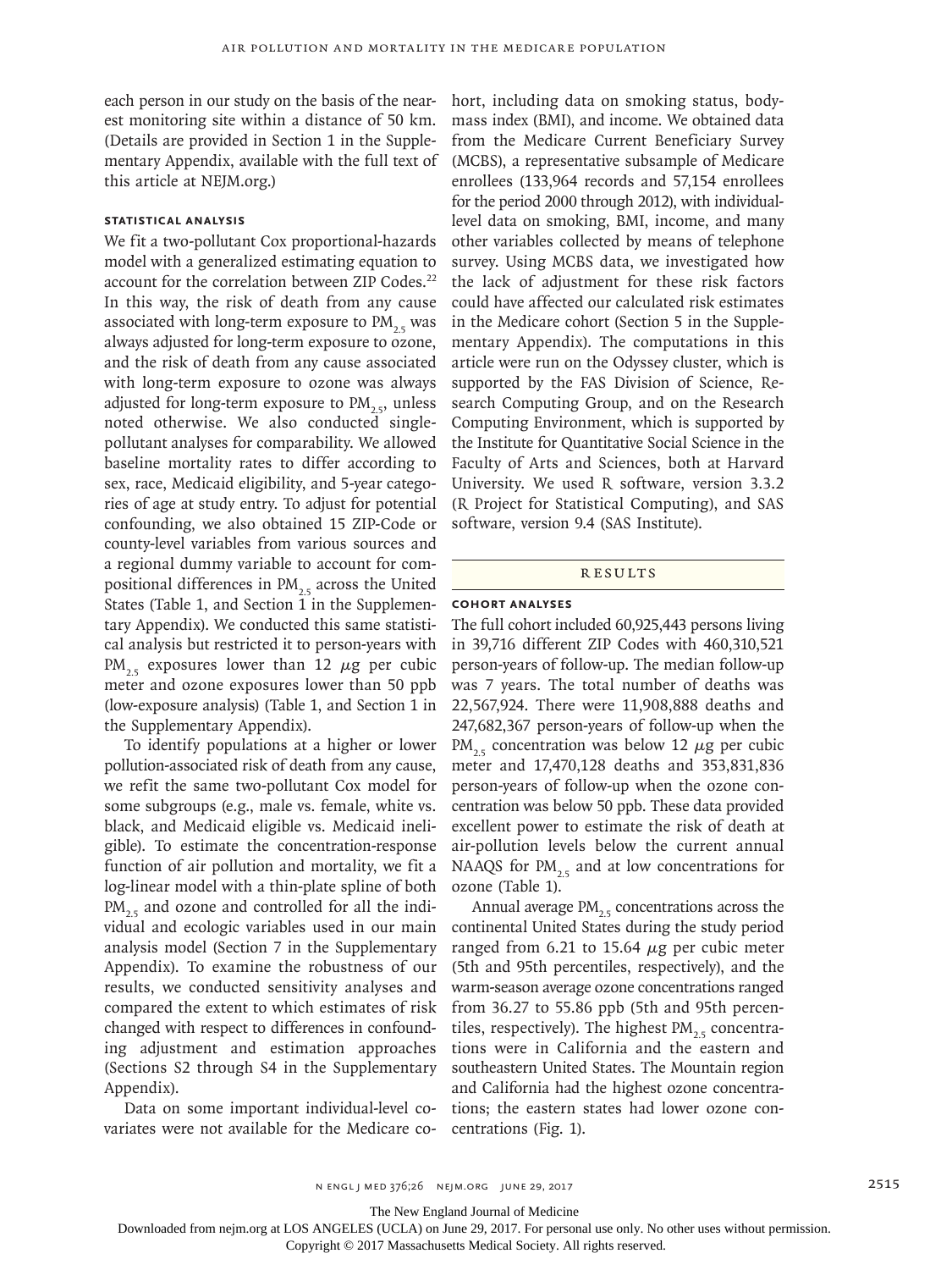| Table 1. Cohort Characteristics and Ecologic and Meteorologic Variables. |                      |                            |             |                                 |                          |  |
|--------------------------------------------------------------------------|----------------------|----------------------------|-------------|---------------------------------|--------------------------|--|
| <b>Characteristic or Variable</b>                                        | <b>Entire Cohort</b> | <b>Ozone Concentration</b> |             | PM <sub>2.5</sub> Concentration |                          |  |
|                                                                          |                      | $\geq 50$ ppb <sup>*</sup> | $<$ 50 ppb  | $\geq$ 12 µg/m <sup>3</sup>     | $<$ 12 µg/m <sup>3</sup> |  |
| Population                                                               |                      |                            |             |                                 |                          |  |
| Persons (no.)                                                            | 60,925,443           | 14,405,094                 | 46,520,349  | 28,145,493                      | 32,779,950               |  |
| Deaths (no.)                                                             | 22,567,924           | 5,097,796                  | 17,470,128  | 10,659,036                      | 11,908,888               |  |
| Total person-yr <sup>+</sup>                                             | 460,310,521          | 106,478,685                | 353,831,836 | 212,628,154                     | 247,682,367              |  |
| Median yr of follow-up                                                   | 7                    | 7                          | 7           | 7                               | 7                        |  |
| Average air-pollutant concentrations;                                    |                      |                            |             |                                 |                          |  |
| Ozone (ppb)                                                              | 46.3                 | 52.8                       | 44.4        | 48.0                            | 45.3                     |  |
| $PM_{2.5}$ (µg/m <sup>3</sup> )                                          | 11.0                 | 10.9                       | 11.0        | 13.3                            | 9.6                      |  |
| Individual covariates:                                                   |                      |                            |             |                                 |                          |  |
| Male sex (%)                                                             | 44.0                 | 44.3                       | 43.8        | 43.1                            | 44.7                     |  |
| Race or ethnic group (%) \                                               |                      |                            |             |                                 |                          |  |
| White                                                                    | 85.4                 | 86.6                       | 85.1        | 82.0                            | 88.4                     |  |
| <b>Black</b>                                                             | 8.7                  | 7.2                        | 9.2         | 12.0                            | 5.9                      |  |
| Asian                                                                    | 1.8                  | 1.8                        | 1.8         | 2.1                             | 1.6                      |  |
| Hispanic                                                                 | 1.9                  | 2.0                        | 1.9         | 1.9                             | 1.9                      |  |
| Native American                                                          | 0.3                  | 0.6                        | 0.3         | 0.1                             | 0.6                      |  |
| Eligible for Medicaid (%)                                                | 16.5                 | 15.3                       | 16.8        | 17.8                            | 15.3                     |  |
| Average age at study entry (yr)                                          | 70.1                 | 69.7                       | 70.2        | 70.1                            | 70.0                     |  |
| Ecologic variables;                                                      |                      |                            |             |                                 |                          |  |
| <b>BMI</b>                                                               | 28.2                 | 27.9                       | 28.4        | 28.0                            | 28.4                     |  |
| Ever smoked (%)                                                          | 46.0                 | 44.9                       | 46.2        | 45.8                            | 46.0                     |  |
| Population including all people 65 yr of age<br>or older (%)             |                      |                            |             |                                 |                          |  |
| Hispanic                                                                 | 9.5                  | 13.4                       | 8.4         | 8.4                             | 10.0                     |  |
| <b>Black</b>                                                             | 8.8                  | 7.2                        | 9.3         | 13.3                            | 6.3                      |  |
| Median household income (1000s of \$)                                    | 47.4                 | 51.0                       | 46.4        | 47.3                            | 47.4                     |  |
| Median value of housing $(1000s$ of \$)                                  | 160.5                | 175.8                      | 156.3       | 161.7                           | 159.8                    |  |
| Below poverty level (%)                                                  | 12.2                 | 11.4                       | 12.4        | 12.5                            | 12.0                     |  |
| Did not complete high school (%)                                         | 32.3                 | 30.7                       | 32.7        | 35.3                            | 30.6                     |  |
| Owner-occupied housing (%)                                               | 71.5                 | 71.3                       | 71.6        | 68.6                            | 73.2                     |  |
| Population density (persons/km <sup>2</sup> )                            | 3.2                  | 0.7                        | 3.8         | 4.8                             | 2.2                      |  |
| Low-density lipoprotein level measured (%)                               | 92.2                 | 92.0                       | 92.2        | 92.2                            | 92.2                     |  |
| Glycated hemoglobin level measured (%)                                   | 94.8                 | 94.6                       | 94.8        | 94.8                            | 94.8                     |  |
| $\geq$ 1 Ambulatory visits (%)                                           | 91.7                 | 92.2                       | 91.6        | 91.7                            | 91.7                     |  |
| Meteorologic variables:                                                  |                      |                            |             |                                 |                          |  |
| Average temperature (°C)                                                 | 14.0                 | 14.9                       | 13.8        | 14.5                            | 13.7                     |  |
| Relative humidity (%)                                                    | 71.1                 | 60.8                       | 73.9        | 73.7                            | 69.6                     |  |

\* Summary statistics were calculated separately for persons residing in ZIP Codes where average ozone levels were below or above 50 ppb and where PM<sub>2.5</sub> levels were below or above 12  $\mu$ g per cubic meter. The value 12  $\mu$ g per cubic meter was chosen as the current annual National Ambient Air Quality Standard (NAAQS) (e.g., the "safe" level) for PM2.5. BMI denotes body-mass index (the weight in kilograms divided by the square of the height in meters) and ppb parts per billion.

† The number for total person-years of follow-up indicates the sum of individual units of time that the persons in the study population were at risk of death from 2000 through 2012.

‡ The average values for air pollution levels and for ecologic and meteorologic variables were computed by averaging values over all ZIP Codes from 2000 through 2012.

§ Data on race and ethnic group were obtained from Medicare beneficiary files.

¶ The variable for ambulatory visits refers to the average annual percentage of Medicare enrollees who had at least one ambulatory visit to a primary care physician.

2516 **NED 376;26 NEIM.ORG JUNE 29, 2017** 

The New England Journal of Medicine

Downloaded from nejm.org at LOS ANGELES (UCLA) on June 29, 2017. For personal use only. No other uses without permission.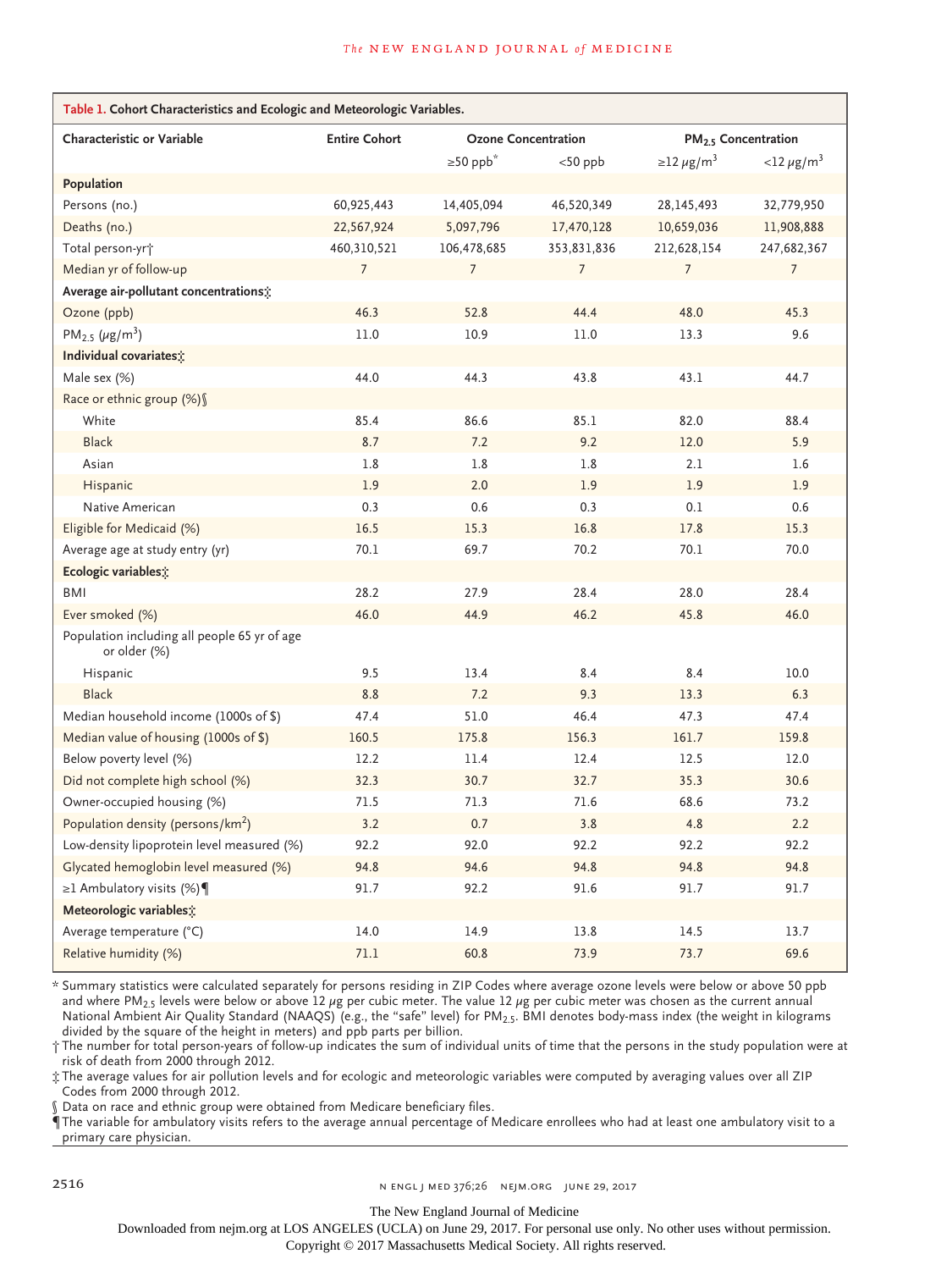

10 μg per cubic meter in annual exposure to Code–specific assessments of exposure were  $PM_{2.5}$  (estimated independently of ozone) and slightly higher than those provided by the neareach increase of 10 ppb in warm-season expo-est data-monitoring site (Table 2). When we resure to ozone (estimated independently of  $PM_{2.5}$ ) stricted the  $PM_{2.5}$  and ozone analyses to locationwas associated with an increase in all-cause years with low concentrations, we continued to mortality of 7.3% (95% confidence interval [CI], see significant associations between exposure 7.1 to 7.5) and 1.1% (95% CI, 1.0 to 1.2), respec-and mortality (Table 2). Analysis of the MCBS

In a two-pollutant analysis, each increase of tively. Estimates of risk based on predictive, ZIP-

n engl j med 376;26 nejm.org June 29, 2017 2517

The New England Journal of Medicine

Downloaded from nejm.org at LOS ANGELES (UCLA) on June 29, 2017. For personal use only. No other uses without permission.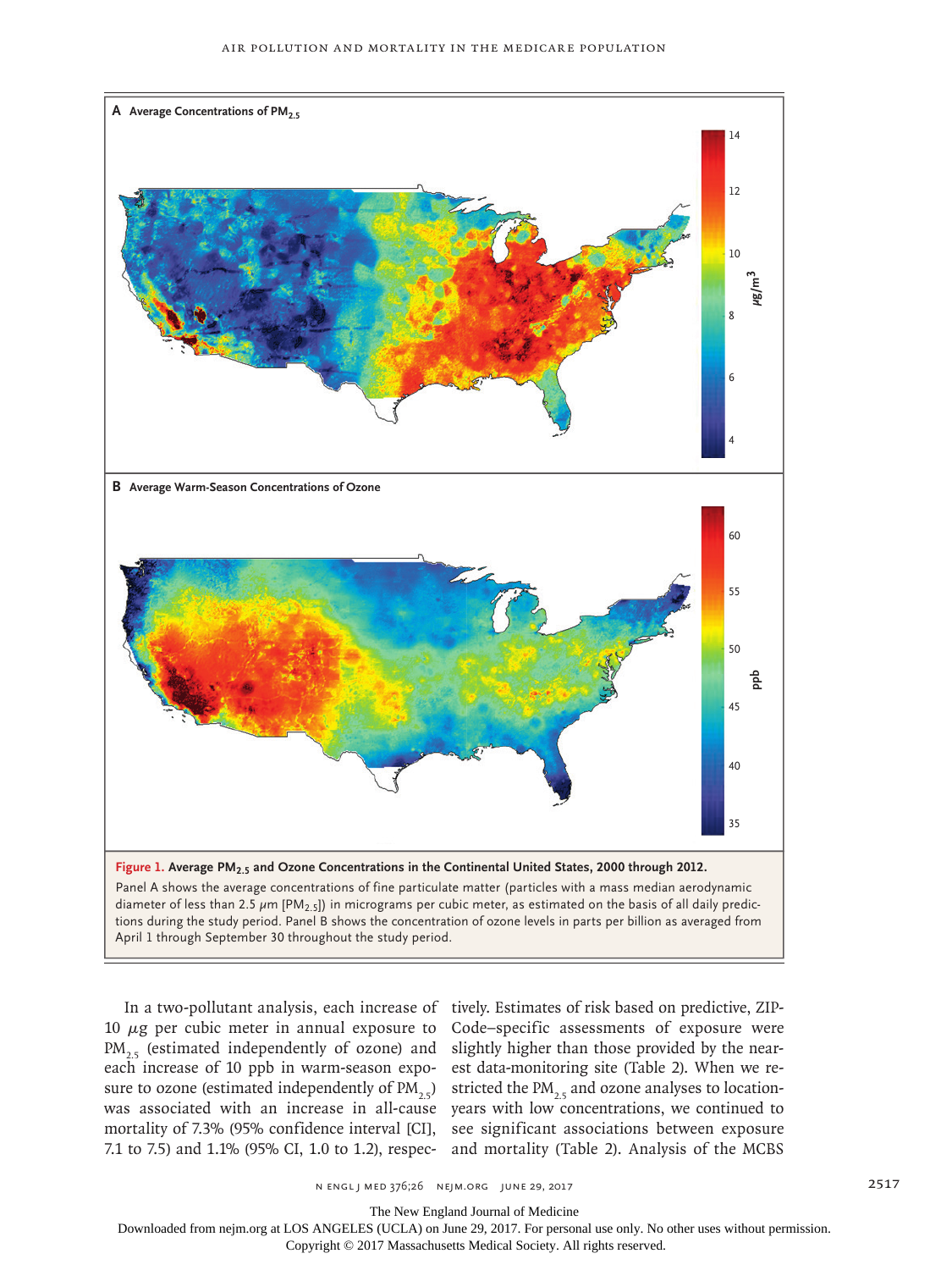**Table 2. Risk of Death Associated with an Increase of 10 μg per Cubic Meter in PM2.5 or an Increase of 10 ppb in Ozone Concentration.\***

| Model                                                                               | PM <sub>25</sub>      | Ozone                 |  |
|-------------------------------------------------------------------------------------|-----------------------|-----------------------|--|
|                                                                                     | hazard ratio (95% CI) |                       |  |
| Two-pollutant analysis                                                              |                       |                       |  |
| Main analysis                                                                       | $1.073$ (1.071-1.075) | $1.011(1.010-1.012)$  |  |
| Low-exposure analysis                                                               | $1.136(1.131-1.141)$  | $1.010(1.009-1.011)$  |  |
| Analysis based on data from nearest<br>monitoring site (nearest-monitor analysis) † | $1.061(1.059-1.063)$  | $1.001(1.000-1.002)$  |  |
| Single-pollutant analysist                                                          | $1.084(1.081-1.086)$  | $1.023$ (1.022-1.024) |  |

 $*$  Hazard ratios and 95% confidence intervals were calculated on the basis of an increase of 10  $\mu$ g per cubic meter in exposure to  $PM<sub>2.5</sub>$  and an increase of 10 ppb in exposure to ozone.

† Daily average monitoring data on PM2.5 and ozone were obtained from the Environmental Protection Agency Air Quality System. Daily ozone concentrations were averaged from April 1 through September 30 for the computation of warmseason averages. Data on  $PM_{2.5}$  and ozone levels were obtained from the nearest monitoring site within 50 km. If there was more than one monitoring site within 50 km, the nearest site was chosen. Persons who lived more than 50 km from a monitoring site were excluded.

‡ For the single-pollutant analysis, model specifications were the same as those used in the main analysis, except that ozone was not included in the model when the main effect of  $PM_{2.5}$  was estimated and  $PM_{2.5}$  was not included in the model when the main effect of ozone was estimated.

subsample provided strong evidence that smoking and income are not likely to be confounders because they do not have a significant association with  $PM_{2.5}$  or ozone (Section 5 in the Supplementary Appendix).

## **Subgroup Analyses**

Subgroup analyses revealed that men; black, Asian, and Hispanic persons; and persons who were eligible for Medicaid (i.e., those who had low socioeconomic status) had a higher estimated risk of death from any cause in association with  $PM_{25}$  exposure than the general population. The risk of death associated with ozone exposure was higher among white, Medicaid-eligible persons and was significantly below 1 in some racial subgroups (Fig. 2). Among black persons, the effect estimate for  $PM_{25}$  was three times as high as that for the overall population (Table S3 in the Supplementary Appendix). Overall, the risk of death associated with ozone exposure was smaller and somewhat less robust than that associated with  $PM_{2.5}$  exposure. We also detected a small but significant interaction between ozone exposure and  $PM_{25}$  exposure (Table S8 in the Supplementary Appendix). Our thin-plate–spline fit indicated a relationship between  $PM_{25}$ , ozone, and all-cause mortality that was almost linear, with no signal of threshold down to 5  $\mu$ g per cubic meter and 30 ppb, respectively (Fig. 3, and Fig. S8 in the Supplementary Appendix).

# Discussion

This study involving an open cohort of all persons receiving Medicare, including those from small cities and rural areas, showed that longterm exposures to  $PM_{25}$  and ozone were associated with an increased risk of death, even at levels below the current annual NAAQS for  $PM_{25}$ . Furthermore, the study showed that black men and persons eligible to receive Medicaid had a much higher risk of death associated with exposure to air pollution than other subgroups. These findings suggest that lowering the annual NAAQS may produce important public health benefits overall, especially among self-identified racial minorities and people with low income.

The strengths of this study include the assessment of exposure with high spatial and temporal resolution, the use of a cohort of almost 61 million Medicare beneficiaries across the entire continental United States followed for up to 13 consecutive years, and the ability to perform subgroup analyses of the health effects of air pollution on groups of disadvantaged persons. However, Medicare claims do not include extensive individual-level data on behavioral risk fac-

The New England Journal of Medicine

Downloaded from nejm.org at LOS ANGELES (UCLA) on June 29, 2017. For personal use only. No other uses without permission.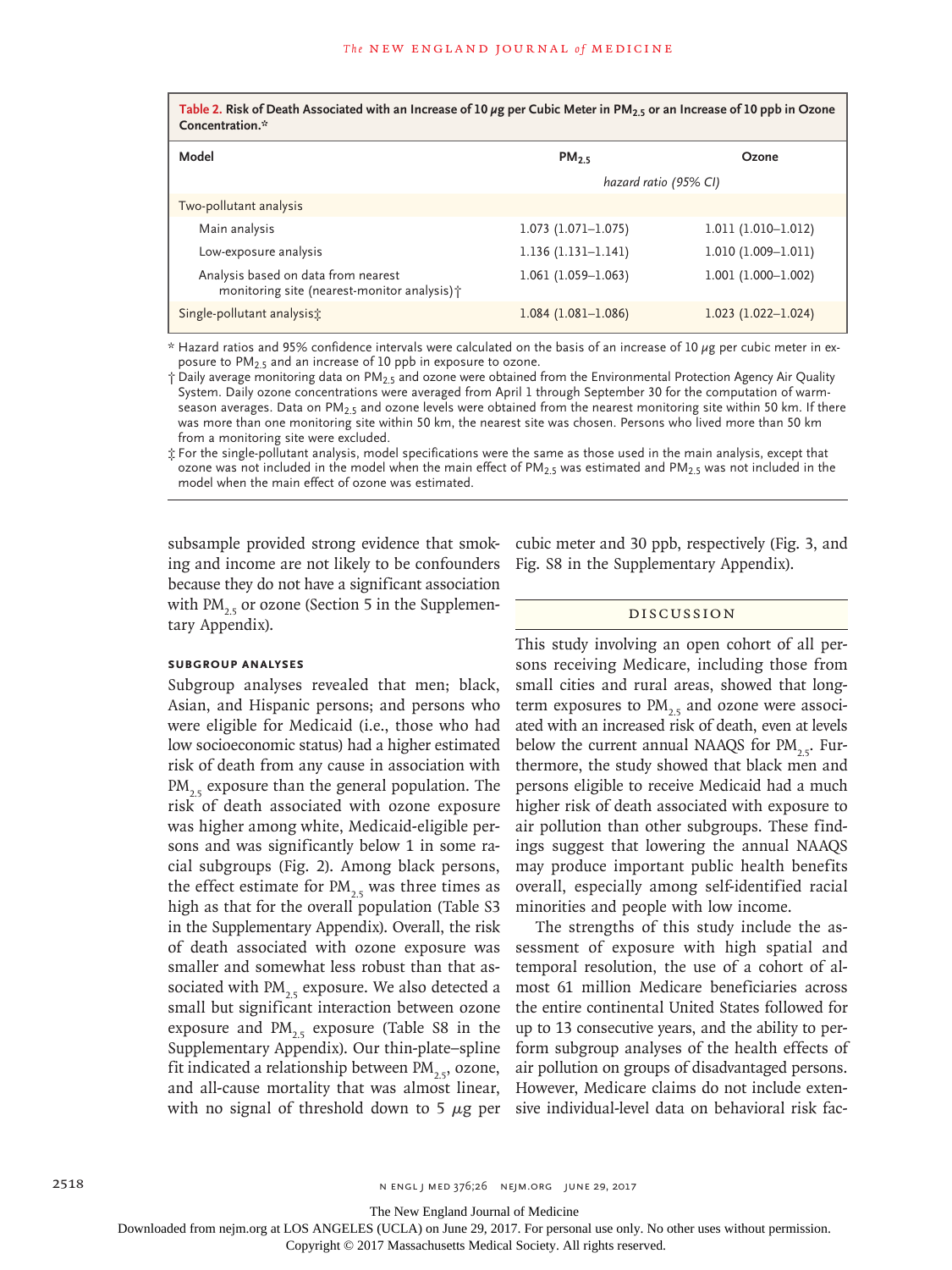

tors, such as smoking and income, which could similar Medicare subsample with detailed indibe important confounders. Still, our analysis of vidual-level data on smoking, BMI, and many the MCBS subsample (Table S6 in the Supplementary Appendix) increased our level of confidence claims.<sup>23</sup> In that analysis, we found that for morthat the inability to adjust for these individual-tality and hospitalization, the risks of exposure level risk factors in the Medicare cohort did not to  $PM_{2.5}$  were not sensitive to the additional lead to biased results (Section 5 in the Supplemen-control of individual-level variables that were not tary Appendix). In another study, we analyzed a available in the whole Medicare population.

other potential confounders linked to Medicare

The New England Journal of Medicine

Downloaded from nejm.org at LOS ANGELES (UCLA) on June 29, 2017. For personal use only. No other uses without permission.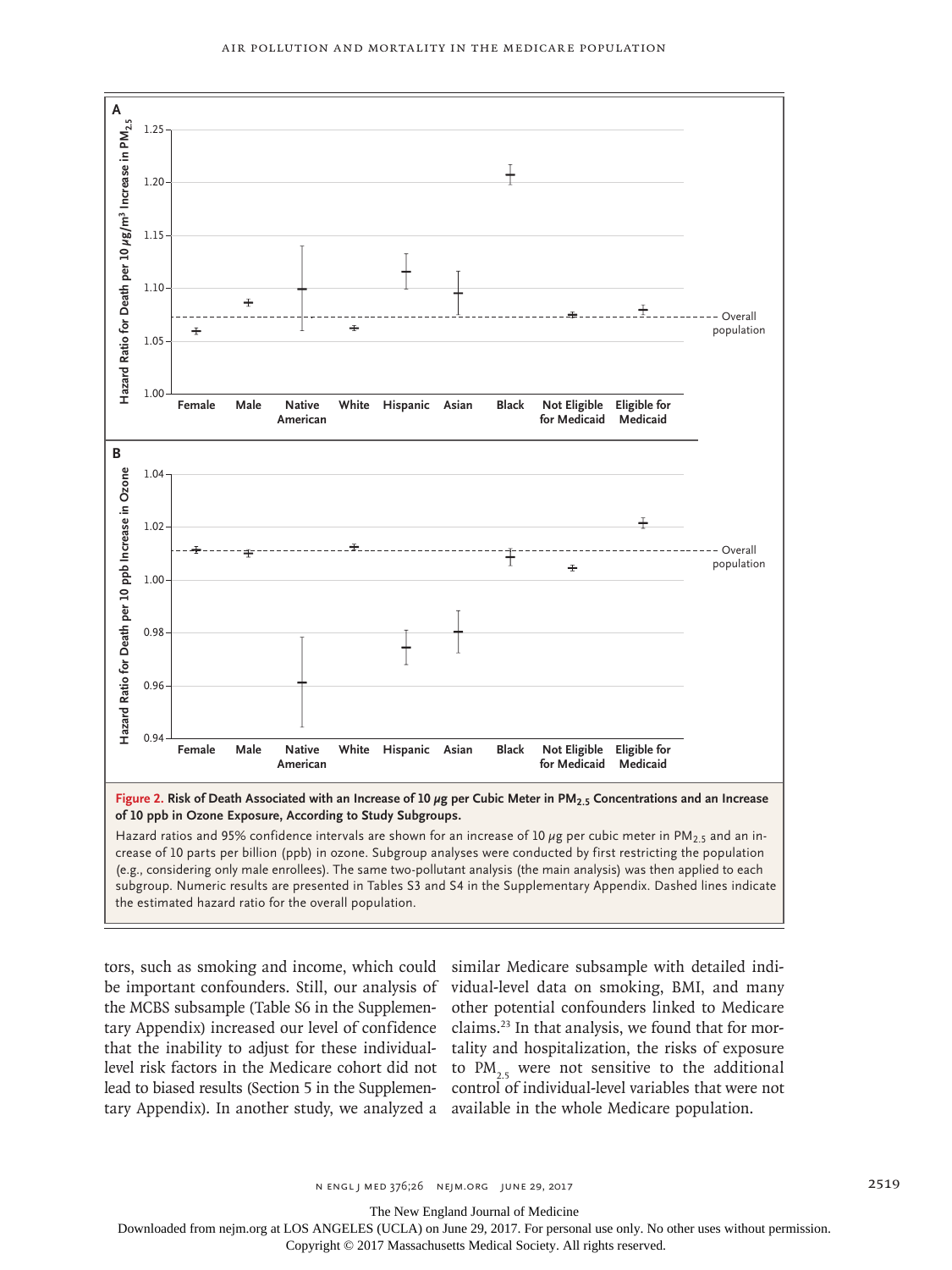

**Figure 3. Concentration–Response Function of the Joint Effects of Exposure to PM2.5 and Ozone on All-Cause Mortality.**

A log-linear model with a thin-plate spline was fit for both  $PM<sub>2.5</sub>$  and ozone, and the shape of the concentration-response surface was estimated (Fig. S8 in the Supplementary Appendix). The concentration–response curve in Panel A was plotted for an ozone concentration equal to 45 ppb. The concentration–response curve in Panel B was plotted for a  $PM<sub>2.5</sub>$  concentration equal to 10  $\mu$ g per cubic meter. These estimated curves were plotted at the 5th and 95th percentiles of the concentrations of  $PM<sub>2.5</sub>$  and ozone, respectively. The complete concentration–response three-dimensional sur-

> We also found that our results were robust when we excluded individual and ecologic covariates from the main analysis (Fig. S2 and Table S2 in the Supplementary Appendix), when we stratified age at entry into 3-year and 4-year categories rather than the 5 years used in the main analysis (Fig. S3 in the Supplementary Appendix), when we varied the estimation procedure (by means of a generalized estimating

equation as opposed to mixed effects) (Tables S3 and S4 in the Supplementary Appendix), and when we used different types of statistical software (R, version 3.3.2, vs. SAS, version 9.4). Finally, we found that our results were consistent with others published in the literature (Section 6 in the Supplementary Appendix).5,17,24-28

There was a significant association between  $PM_{2.5}$  exposure and mortality when the analysis was restricted to concentrations below 12  $\mu$ g per cubic meter, with a steeper slope below that level. This association indicated that the healthbenefit-per-unit decrease in the concentration of  $PM_{2.5}$  is larger for  $PM_{2.5}$  concentrations that are below the current annual NAAQS than the health benefit of decreases in  $PM_{25}$  concentrations that are above that level. Similar, steeper concentration-response curves at low concentrations have been observed in previous studies.<sup>29</sup> Moreover, we found no evidence of a threshold value — the concentration at which  $PM_{2.5}$  exposure does not affect mortality — at concentrations as low as approximately 5  $\mu$ g per cubic meter (Fig. 3); this finding is similar to those of other studies. $18,30$ 

The current ozone standard for daily exposure is 70 ppb; there is no annual or seasonal standard. Our results strengthen the argument for establishing seasonal or annual standards. Moreover, whereas time-series studies have shown the short-term effects of ozone exposure, our results indicate that there are larger effect sizes for longer-term ozone exposure, including in locations where ozone concentrations never exceed 70 ppb. Unlike the American Cancer Society Cancer Prevention Study II,<sup>9,10</sup> our study reported a linear connection between ozone concentration and mortality. This finding is probably the result of the interaction between  $PM_{25}$  and ozone (Section 7 in the Supplementary Appendix). The significant, linear relationship between seasonal ozone levels and all-cause mortality indicates that current risk assessments,<sup>31-33</sup> which incorporate only the acute effects of ozone exposure on deaths each day from respiratory mortality, may be substantially underestimating the contribution of ozone exposure to the total burden of disease.

The enormous sample size in this study, which includes the entire Medicare cohort, allowed for unprecedented accuracy in the estimation of risks among racial minorities and disadvantaged subgroups. The estimate of effect size for  $PM_{2.5}$  expo-

The New England Journal of Medicine

Downloaded from nejm.org at LOS ANGELES (UCLA) on June 29, 2017. For personal use only. No other uses without permission.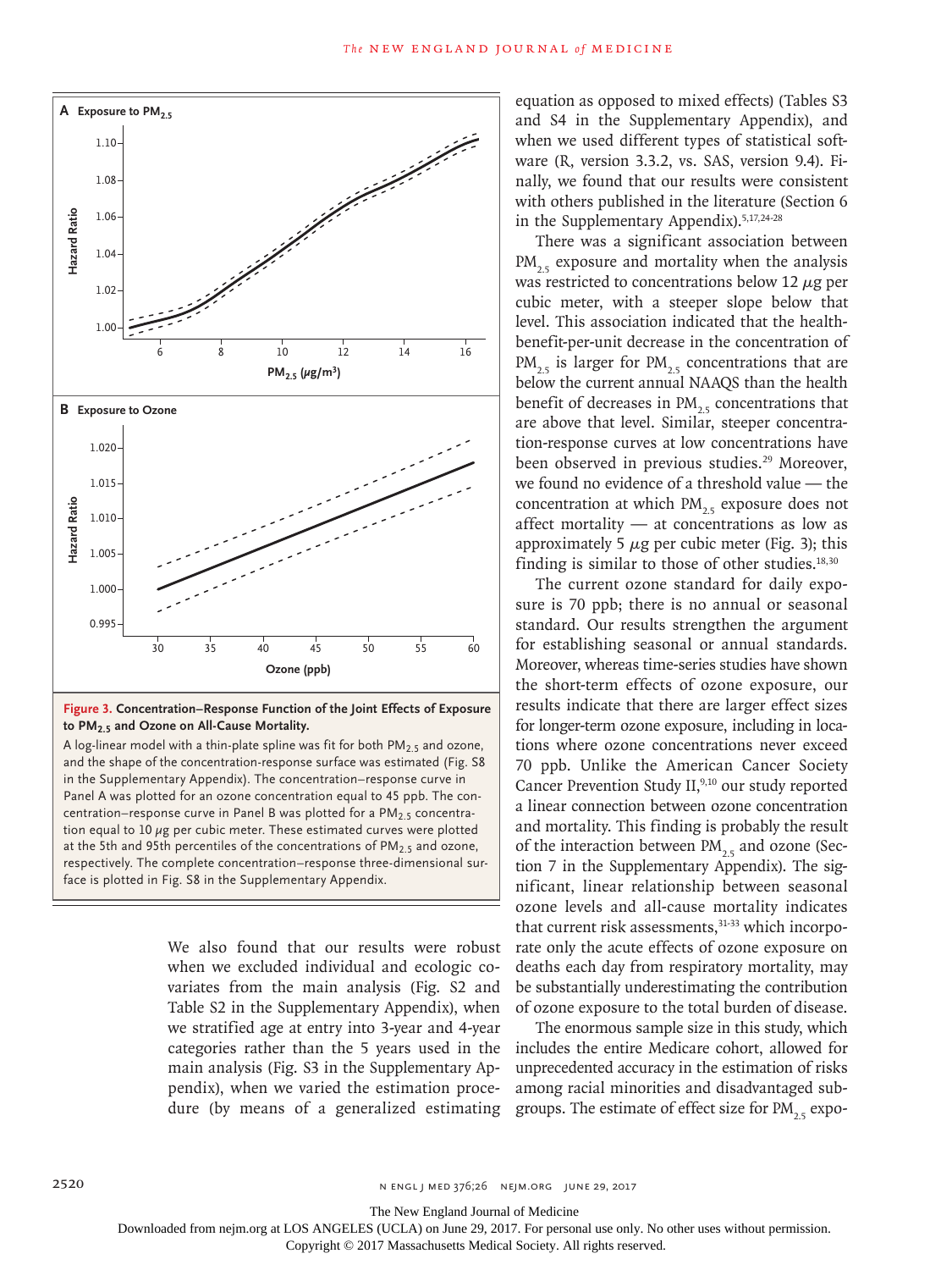sure was greatest among male, black, and Medicaid-eligible persons. We also estimated risks in subgroups of persons who were eligible for Medicaid and in whites and blacks alone to ascertain whether the effect modifications according to race and Medicaid status were independent. We found that black persons who were not eligible for Medicaid (e.g., because of higher income) continued to have an increased risk of death from exposure to  $PM_{2,5}$  (Fig. S4 in the Supplementary Appendix). In addition, we found that there was a difference in the health effects of  $PM_{25}$  exposure between urban and rural populations, a finding that may be due to compositional differences in the particulates (Table S3 Supplementary Appendix).

Although the Medicare cohort includes only the population of persons 65 years of age or older, two thirds of all deaths in the United States occur in people in that age group. Although our exposure models had excellent out-of-sample predictive power on held-out monitors, they do have limitations. Error in exposure assessment remains an issue in this type of analysis and could attenuate effect estimates for air pollution.34

The overall association between air pollution and human health has been well documented since the publication of the landmark Harvard Six Cities Study in 1993.<sup>25</sup> With air pollution declining, it is critical to estimate the health effects of low levels of air pollution — below the current NAAQS — to determine whether these levels are adequate to minimize the risk of death. Since the Clean Air Act requires the EPA to set air-quality standards that protect sensitive populations, it is also important to focus more effort on estimating effect sizes in potentially sensitive populations in order to inform regulatory policy going forward.

The views expressed in this article are those of the authors and do not necessarily represent the official views of the funding agencies. Furthermore, these agencies do not endorse the purchase of any commercial products or services related to this publication.

Supported by grants from the Health Effects Institute (4953- RFA14-3/16-4), the National Institutes of Health (R01 ES024332- 01A1, ES-000002, ES024012, R01ES026217), the National Cancer Institute (R35CA197449), and the Environmental Protection Agency (83587201-0 and RD-83479801).

No potential conflict of interest relevant to this article was reported.

Disclosure forms provided by the authors are available with the full text of this article at NEJM.org.

We thank Stacey C. Tobin, Ph.D., for editorial assistance on an earlier version of the manuscript, Sarah L. Duncan and William J. Horka for their support with the Research Computing Environment, and Ista Zahn at the Institute for Quantitative Social Science, Harvard University, for SAS programming support.

#### **References**

**1.** Ambient (outdoor) air quality and health. Fact sheet no. 313. Updated March 2014. Geneva: World Health Organization, 2015.

**2.** Brook RD, Rajagopalan S, Pope CA III, et al. Particulate matter air pollution and cardiovascular disease: an update to the scientific statement from the American Heart Association. Circulation 2010; 121:2331-78.

**3.** Lim SS, Vos T, Flaxman AD, et al. A comparative risk assessment of burden of disease and injury attributable to 67 risk factors and risk factor clusters in 21 regions, 1990-2010: a systematic analysis for the Global Burden of Disease Study 2010. Lancet 2012;380:2224-60.

**4.** Crouse DL, Peters PA, Hystad P, et al. Ambient  $PM_{2.5}$ ,  $O_3$ , and  $NO_2$  exposures and associations with mortality over 16 years of follow-up in the Canadian Census Health and Environment Cohort (CanCHEC). Environ Health Perspect 2015;123:1180-6.

**5.** Wang Y, Kloog I, Coull BA, Kosheleva A, Zanobetti A, Schwartz JD. Estimating causal effects of long-term PM2.5 exposure on mortality in New Jersey. Environ Health Perspect 2016;124:1182-8.

**6.** Beelen R, Raaschou-Nielsen O, Stafog-

gia M, et al. Effects of long-term exposure to air pollution on natural-cause mortality: an analysis of 22 European cohorts within the multicentre ESCAPE project. Lancet 2014;383:785-95.

**7.** Atkinson RW, Butland BK, Dimitroulopoulou C, et al. Long-term exposure to ambient ozone and mortality: a quantitative systematic review and meta-analysis of evidence from cohort studies. BMJ Open 2016;6(2):e009493.

**8.** Hao Y, Balluz L, Strosnider H, Wen XJ, Li C, Qualters JR. Ozone, fine particulate matter, and chronic lower respiratory disease mortality in the United States. Am J Respir Crit Care Med 2015;192:337-41.

**9.** Turner MC, Jerrett M, Pope CA III, et al. Long-term ozone exposure and mortality in a large prospective study. Am J Respir Crit Care Med 2016;193:1134-42.

**10.** Jerrett M, Burnett RT, Pope CA III, et al. Long-term ozone exposure and mortality. N Engl J Med 2009;360:1085-95.

**11.** Krewski D, Jerrett M, Burnett RT, et al. Extended follow-up and spatial analysis of the American Cancer Society study linking particulate air pollution and mortality. Res Rep Health Eff Inst 2009;140:5-114, discussion 115-136.

**12.** Carey IM, Atkinson RW, Kent AJ, van Staa T, Cook DG, Anderson HR. Mortality associations with long-term exposure to outdoor air pollution in a national English cohort. Am J Respir Crit Care Med 2013; 187:1226-33.

**13.** Ostro B, Hu J, Goldberg D, et al. Associations of mortality with long-term exposures to fine and ultrafine particles, species and sources: results from the California Teachers Study Cohort. Environ Health Perspect 2015;123:549-56.

**14.** Crouse DL, Peters PA, van Donkelaar A, et al. Risk of nonaccidental and cardiovascular mortality in relation to long-term exposure to low concentrations of fine particulate matter: a Canadian nationallevel cohort study. Environ Health Perspect 2012;120:708-14.

**15.** Wang Y, Shi L, Lee M, et al. Long-term exposure to PM2.5 and mortality among older adults in the southeastern US. Epidemiology 2017;28:207-14.

**16.** Thurston GD, Ahn J, Cromar KR, et al. Ambient particulate matter air pollution exposure and mortality in the NIH-AARP Diet and Health cohort. Environ Health Perspect 2016;124:484-90.

**17.** Pinault L, Tjepkema M, Crouse DL, et al.

n engl j med 376;26 nejm.org June 29, 2017 2521

The New England Journal of Medicine

Downloaded from nejm.org at LOS ANGELES (UCLA) on June 29, 2017. For personal use only. No other uses without permission.